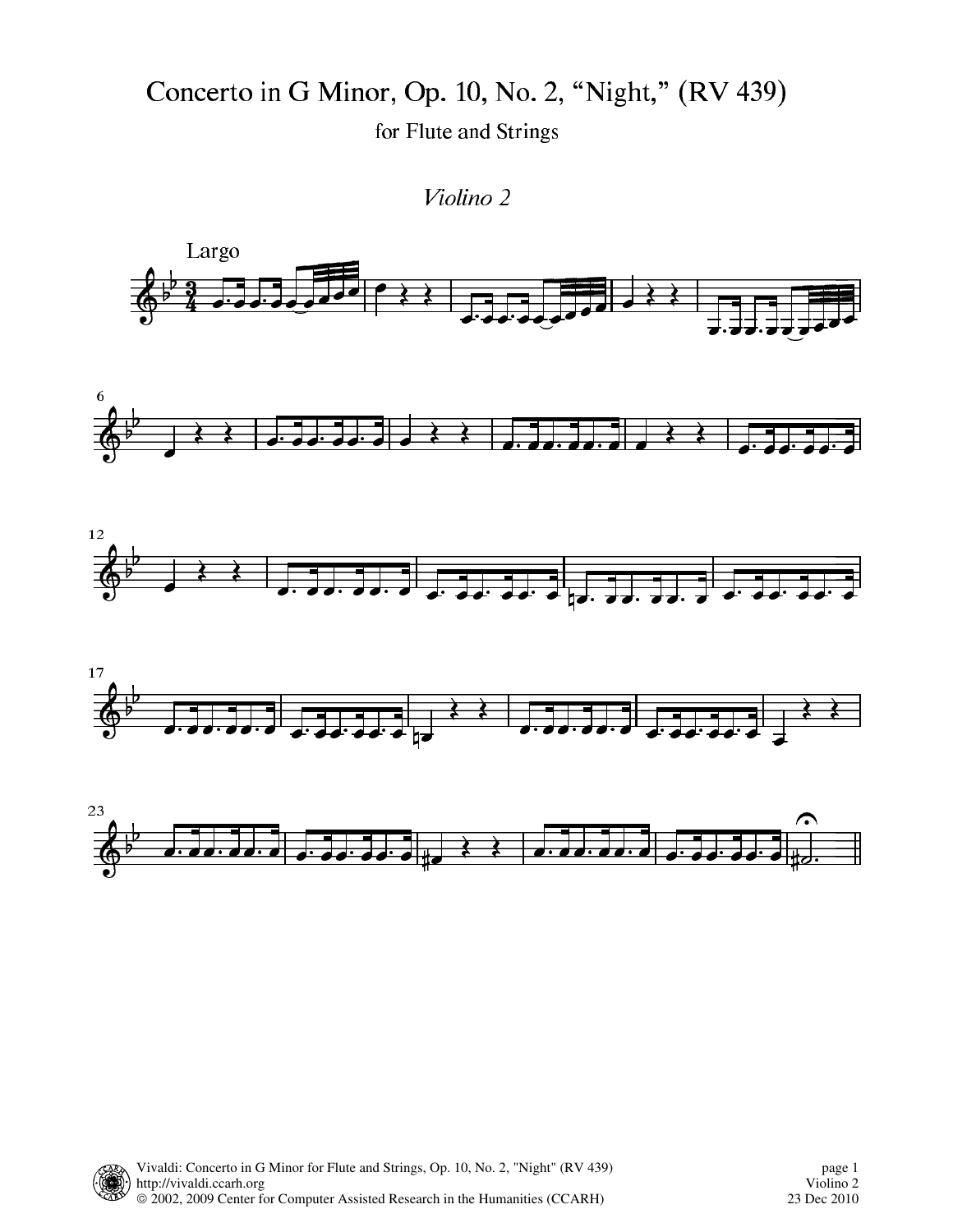## II. Fantasmi



Vivaldi: Concerto in G Minor for Flute and Strings, Op. 10, No. 2, "Night" (RV 439) http://vivaldi.ccarh.org © 2002, 2009 Center for Computer Assisted Research in the Humanities (CCARH)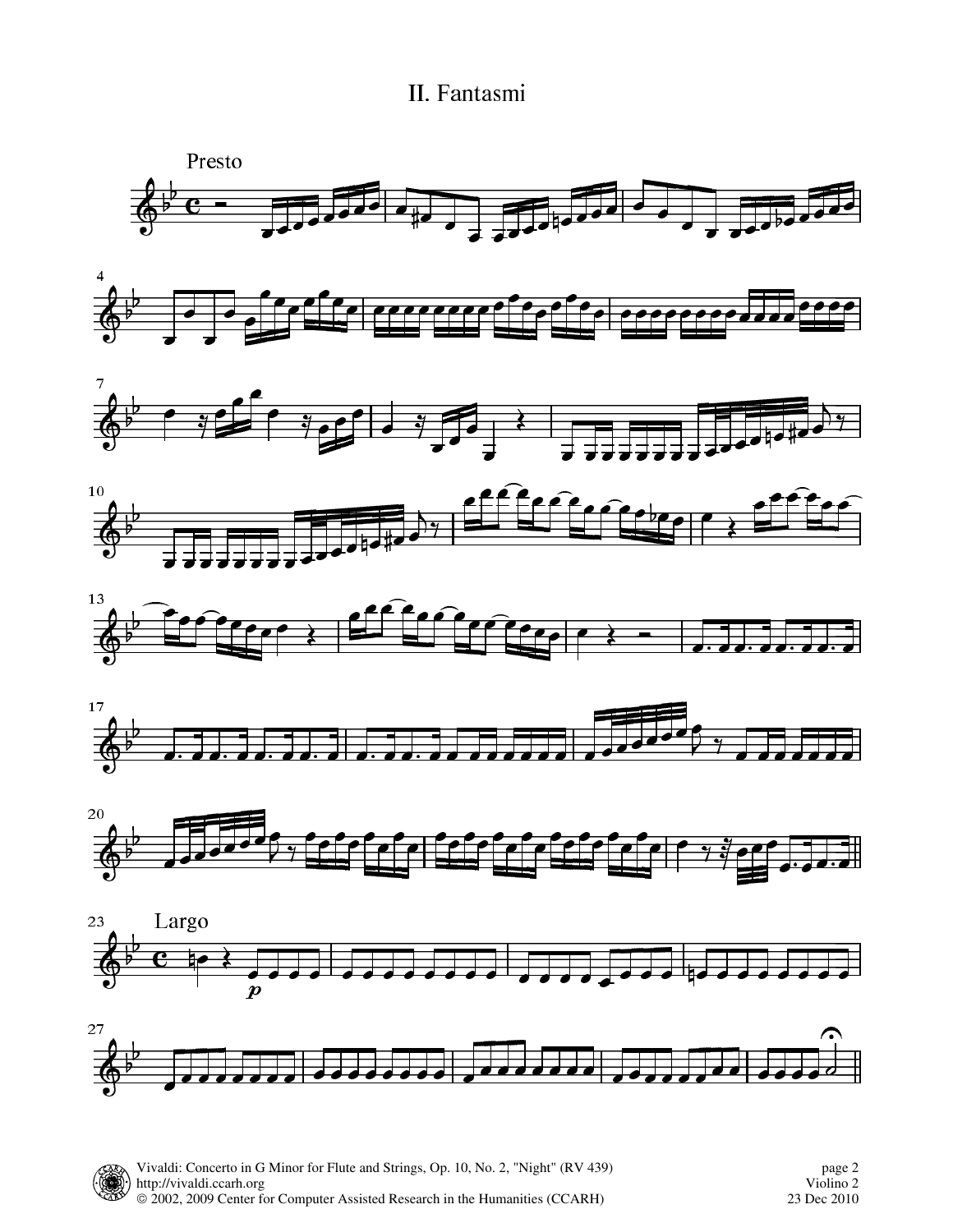III.



















23 Dec 2010 Violino 2 page 3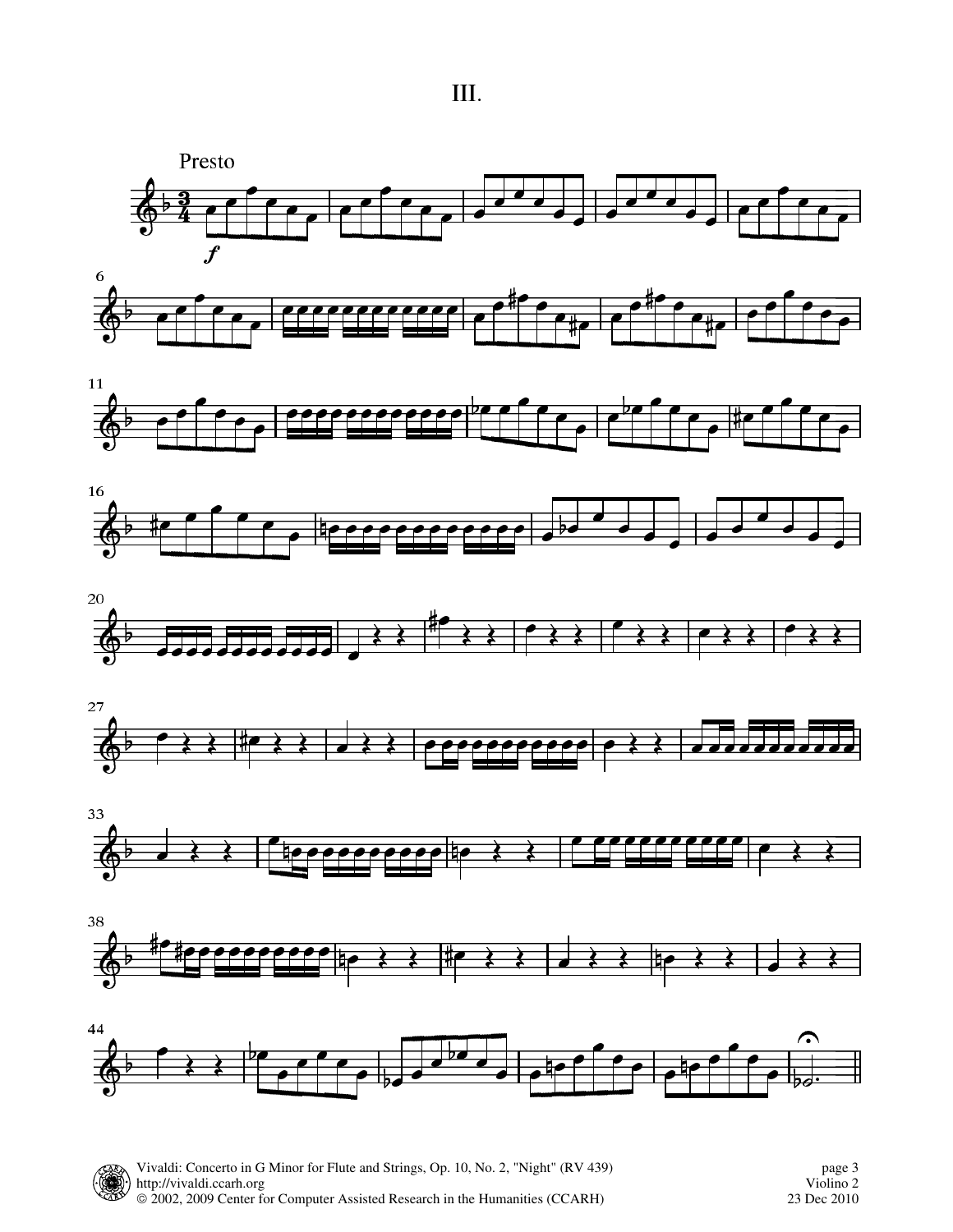## IV. Il Sonno